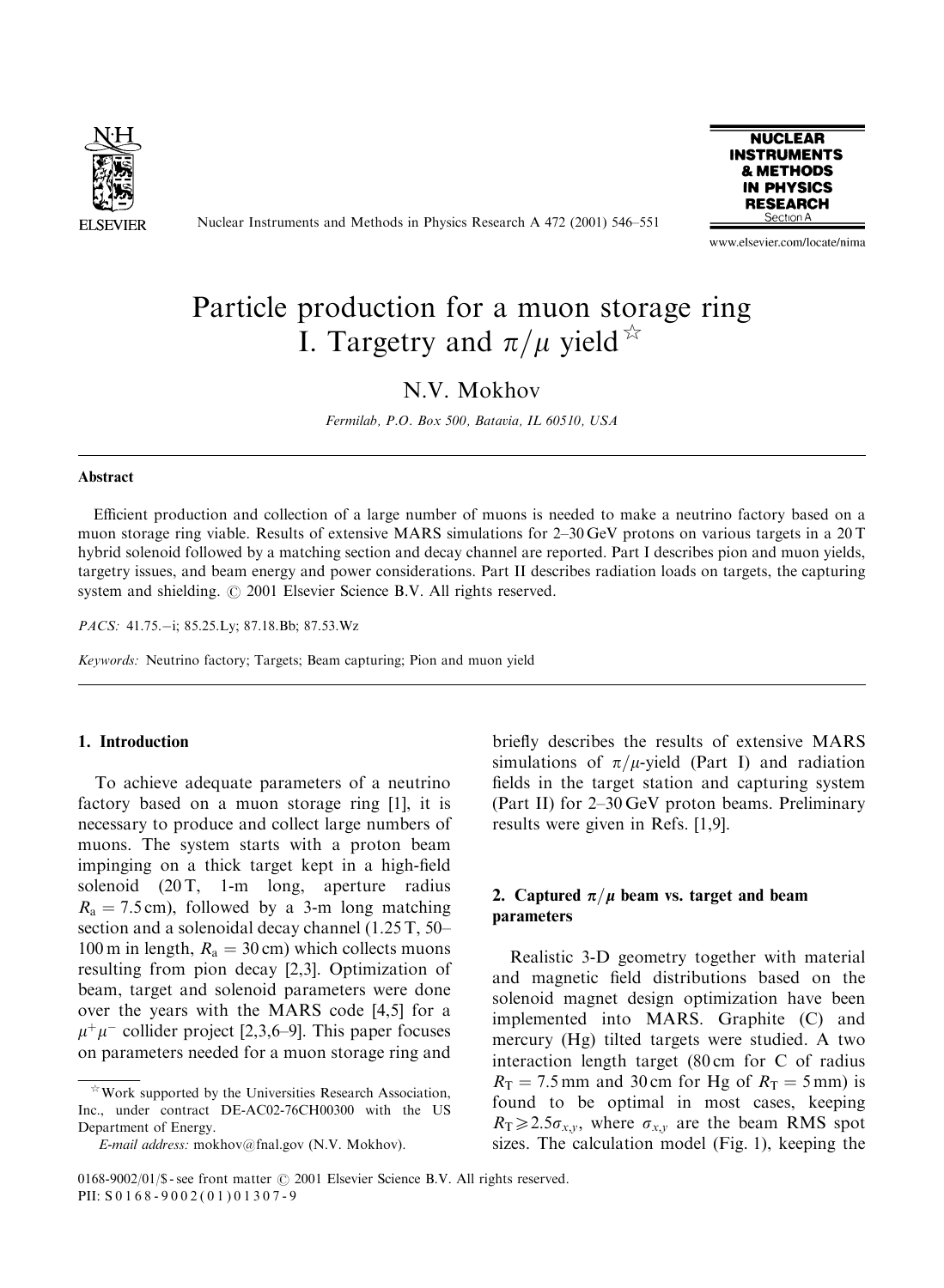main features of the baseline design [8,9], has been significantly refined in the course of the study [1]. A deviation of  $B_z$  and  $B_r$  (Fig. 1 (right)) from the ideal field [8,9], results in the reduction of the  $\pi/\mu$ yield in the decay channel by about 7% for C and by 10–14% for Hg targets.

Results of a detailed optimization of the particle yield Y are presented below, in most cases for a sum of the numbers of  $\pi$  and  $\mu$  of a given sign and energy interval at a fixed distance  $z = 9$  m from the target. It turns out, that for proton energies  $E_p$ from a few GeV to about 30 GeV, the shape of the low energy spectrum of such a sum is energyindependent and peaks around  $E = 130 \text{ MeV}$ , where E is  $\pi/\mu$  kinetic energy (Fig. 2). Moreover, the sum is practically independent of z at  $z\geq$ 



Fig. 1. MARS model of the target/solenoid system (left) and  $B_z$  field profile (right).



Fig. 2. Energy spectra of  $\pi^+ + \mu^+$  for 4–24 GeV protons (left) and numbers of particles in the ( $E_{\text{min}}$  –0.8 GeV) interval vs.  $E_{\text{min}}$  for 16 GeV protons (right) at  $z = 9$  m for a 80-cm C target ( $R_T = 7.5$  mm,  $\alpha = 50$  mrad).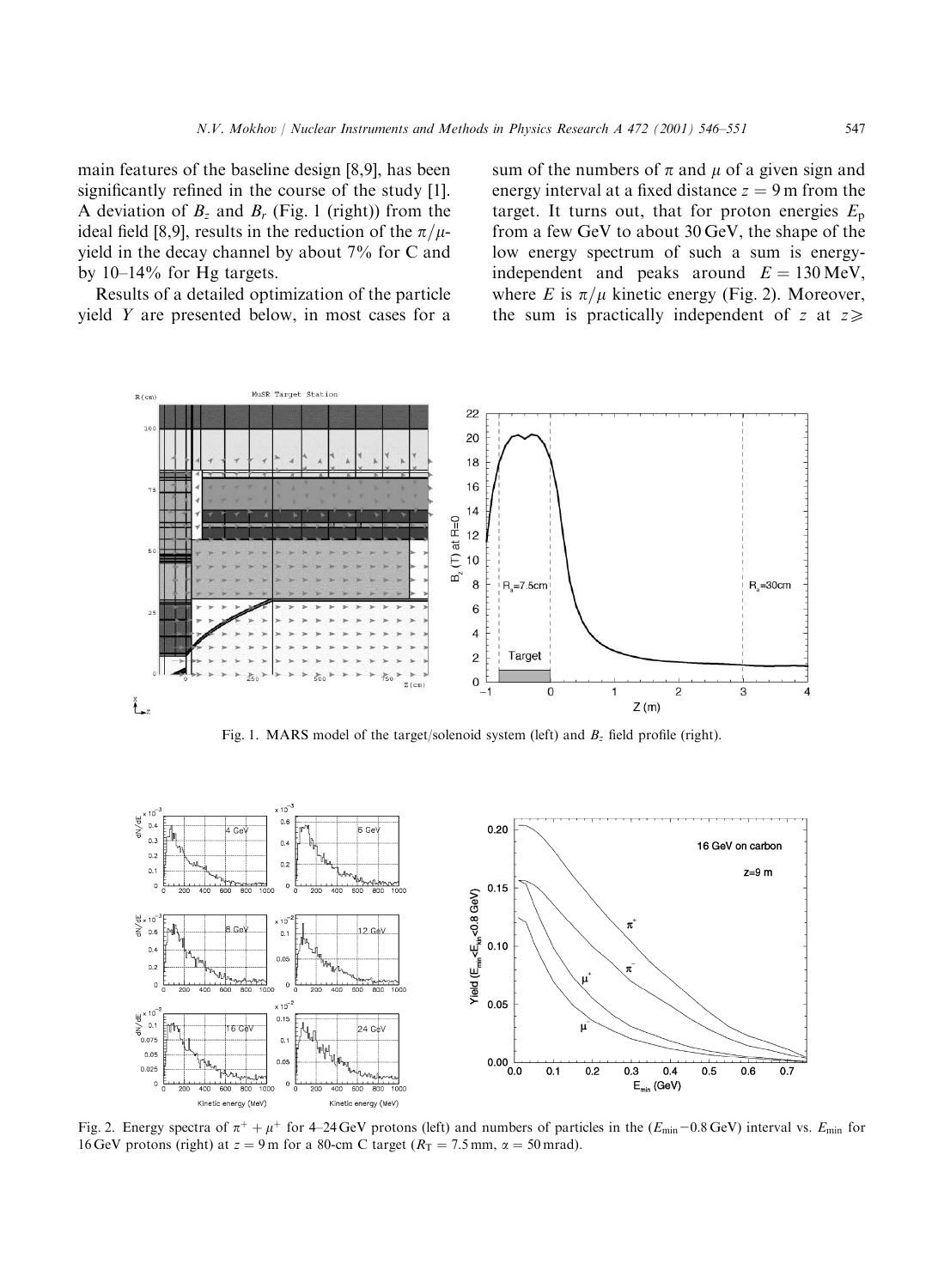$9 \text{ m—confirming a good matching and capturing}$ —with a growing number of muons and proportionally decreasing number of pions along the decay channel. For the given parameters, the interval of  $30 \text{ MeV} < E < 230 \text{ MeV}$  around the spectrum maximum is considered as the one to be captured by a phase rotation system.

The yield Y grows with the proton energy  $E_p$ , is almost material-independent at low energies and grows with target A at high energies, being almost a factor of two higher for Hg than for C at  $E_p = 16-30 \,\text{GeV}$  (Fig. 3). To avoid absorption of spiraling pions by target material, the target and beam are tilted by an angle  $\alpha$  with respect to the

solenoid axis. The yield is higher by 10–30% for the tilted target. For a short Hg target,  $\alpha = 150$  mrad seems to be the optimum (Fig. 3), while  $\alpha = 50$  mrad is chosen in Ref. [1] for a long C target to locate a primary beam dump at 6 m from the target. Fig. 4 shows the dependence of the yield on Hg and C target radii under the baseline  $R_T =$ 2.5 $\sigma_{x,y}$  condition. Figs. 4 and 5 show that maximum yield occurs at target radius  $R_T = 7.5$  mm for C and  $R_T = 5$  mm for Hg tar gets with  $R_{\rm T} = 3.5\sigma_{x,y}$  and  $4\sigma_{x,y}$  conditions for the beam spot size, respectively. The baseline criterion  $R_{\text{T}} = 2.5\sigma_{x,y}$  reduces the yield by about 10% for the graphite target, but is more



Fig. 3. Yield from Hg and C targets vs.  $E_p$  (left) and yield from a Hg target at  $E_p = 16 \text{ GeV}$  vs. tilt angle (right).



Fig. 4. Yield as a function of a target radius, Hg (left) and C (right), for a 16-GeV proton beam and several tilt angles.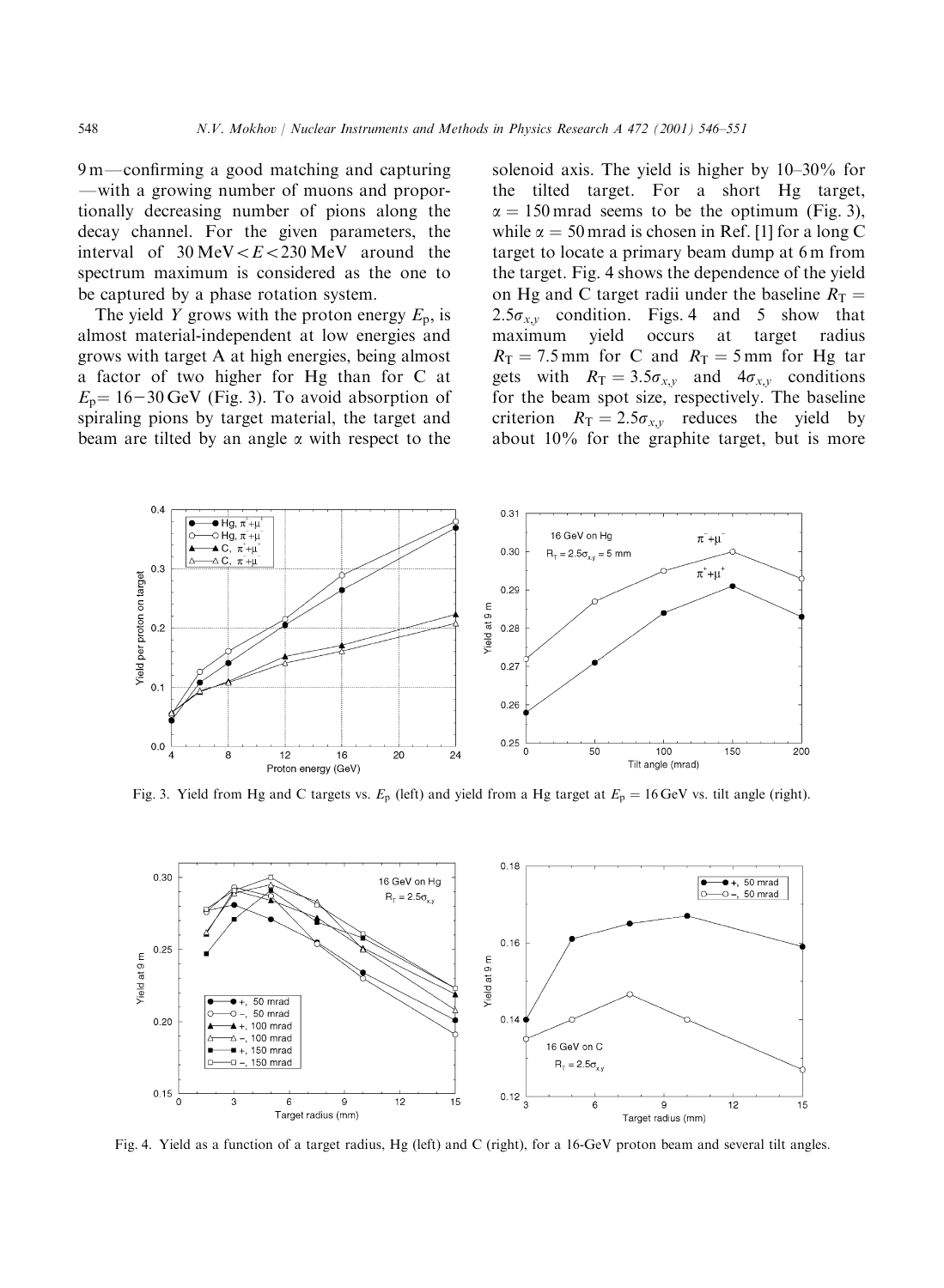

Fig. 5. Yield (left) and maximum instantaneous temperature rise (right) as a function of a target to a RMS beam spot size ratio (right).



Fig. 6. Y and  $Y/E_p$  (left) and  $N_p$  and beam power (right) for C target.

optimal from the energy deposition point of view (Fig. 5).

The ratio of Hg to C yields varies with the beam energy, as well as with other beam/target parameters. At 16 GeV it is in the range 1.5–1.7 for positives and 1.7–2.2 for negatives. Optimizing beam/target parameters, it is found that the best results for the particle yield in the decay channel at 16 GeV with the given cut are:  $Y_{\pi^+ + \mu^+} = 0.182$ and  $Y_{\pi^-+\mu^-} = 0.153$  for the 80-cm C target and  $Y_{\pi^+ + \mu^+} = 0.309$  and  $Y_{\pi^+ + \mu^+} = 0.315$  for the 30-cm Hg target, i.e., at 16 GeV (best Hg)/ (best C) = 1.7 (+) and 2.06 (-).

#### 3. Beam power considerations

The yield per beam power is almost independent of  $E_p$  for high-Z targets at  $6 < E_p < 24$  GeV and drops by 30% at 16 GeV from a 6-GeV peak for graphite (Fig. 6 (left)). The higher  $E_p$  reduces the number of protons on the target, but results in more severe energy deposition in the target. To provide  $N_\mu = 2 \times 10^{20}$  muon decays per year in the straight section at 15 Hz, one needs to have  $6 \times 10^{12}$  muons per pulse in the decay channel assuming a factor of three total loss on the way from the decay channel to the ring. With that,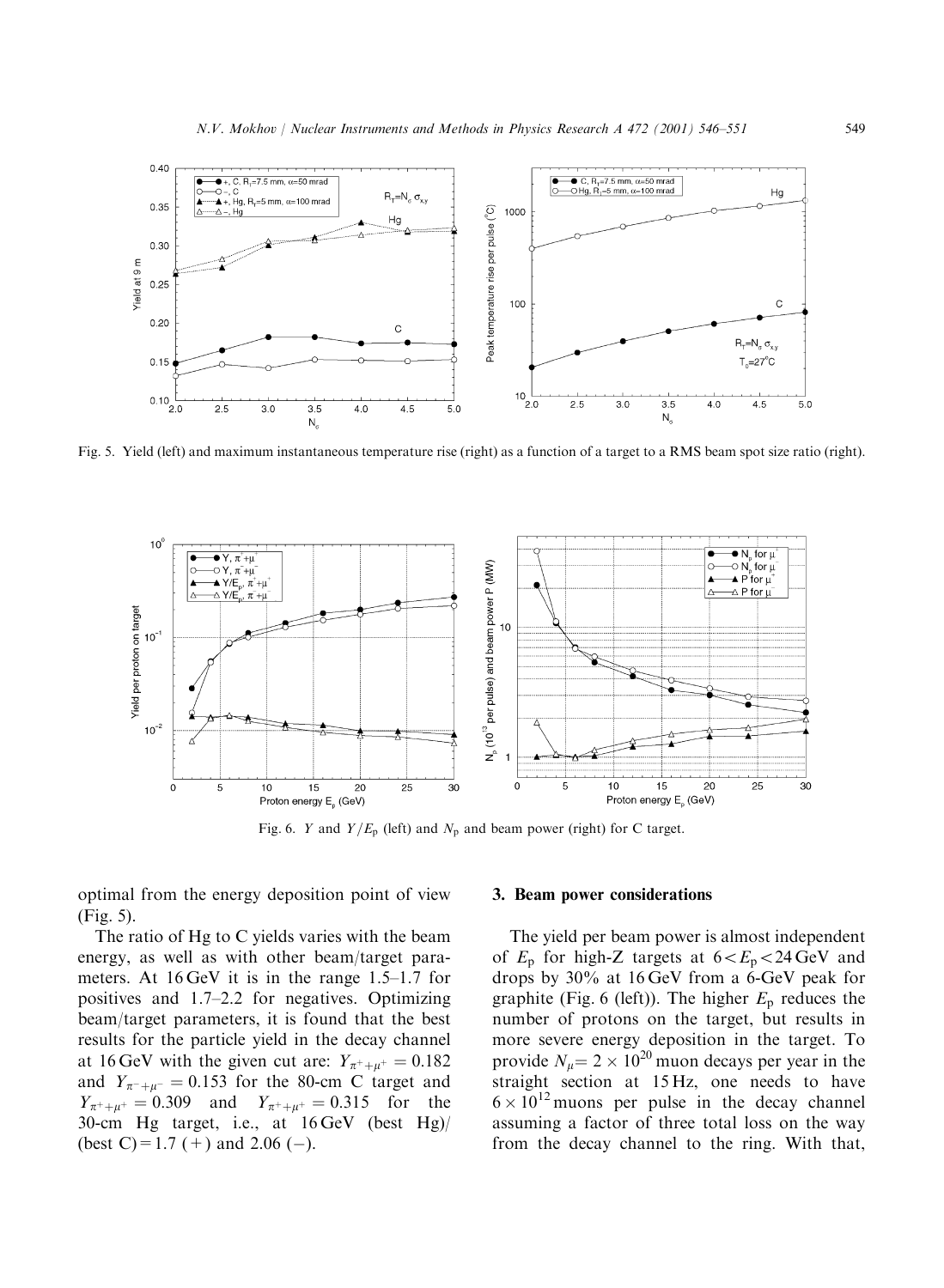

Fig. 7. Power dissipation in C target (left) and peak energy deposition and temperature rise in C target (right), providing  $N<sub>u</sub> = 2 \times 10<sup>20</sup>$  muon decays per year. A dashed line shows a peak energy deposition density per proton on target.

 $3.30 \times 10^{13}$  and  $3.92 \times 10^{13}$  protons per pulse at 16 GeV on the optimal C target are needed for positives and negatives, respectively. This corresponds to 1.27 and 1.51 MW beams. For a Hg target, these numbers are 1.7 and 2.06 times lower. Fig. 6 (right) shows the required number of protons  $N_p$  and beam power as a function of  $E_p$ for the C target, while Fig. 7 presents power dissipation and peak heating in the C target to provide  $N_{\mu} = 2 \times 10^{20}$  muon decays per year. At 16 GeV, the peak instantaneous temperature rise is  $60-70$ <sup>o</sup>C and power dissipation is 34.3 and 40.7 kW for the  $\mu^+$  and  $\mu^-$  modes, respectively. For Hg targets, the required beam power is lower, in the range 0.73–0.75 MW; however, the peak temperature rise per pulse is  $750^{\circ}$ C, because of higher energy deposition density.

## 4. Conclusions

The number of muons required for a neutrino factory can be provided in the decay channel for further capturing by a phase rotation system with graphite and mercury targets impinged by intense 15-Hz proton beams in the energy range 2– 30 GeV. Depending on proton energy, the required beam power is 1–2 MW with a graphite target, and 0.7–1 MW with a mercury target. The results obtained in the course of thorough MARS simulations provide a basis for further optimization of the target/capture system.

#### **References**

- [1] N. Holtkamp, D. Finley (Eds.), A Feasibility Study of a Neutrino Source Based on a Muon Storage Ring, Fermilab-Pub-00/108-E, 2000.
- [2] N.V. Mokhov, R.J. Noble, A. Van Ginneken, Target and collection optimization for muon colliders, in: J.C. Gallardo (Ed.), Proceedings of the 9th Advanced ICFA Beam Dynamics Workshop, Montauk, NY, 1995, pp. 61–86, Fermilab-Conf-96/006, 1996.
- [3]  $\mu^+\mu^-$  Collider Feasibility Study BNL-52503, Fermilab-Conf-96/092, LBNL-38946, 1996.
- [4] N.V. Mokhov, The MARS Code System User's Guide, Fermilab-FN-628, 1995; N.V. Mokhov, et al., MARS Code Developments, Fermilab-Conf-98/379, 1998; http://www-ap.fnal.gov/ MARS/.
- [5] N.V. Mokhov, MARS code developments, benchmarking and applications, in: Proceedings of ICRS-9 International Conference on Radiation Shielding, Tsukuba, Ibaraki, Japan, 1999, J. Nucl. Sci. Tech. 1 (2000) 167–171, Fermilab-Conf-00/066, 2000.
- [6] D. Ehrst, N.V. Mokhov, R.J. Noble, A. Van Ginneken, Target options and yields for a muon collider source, in: M. Comyn, M.K. Craddock, M. Reiser, J. Thomson (Eds.), Proceedings of the 1997 Particle Accelerator Conference, Vancouver, BC, Canada, 1997, pp. 393–395.
- [7] C.M. Ankenbrandt, et al., Phys. Rev. ST Accel. Beams 2 (1999) 081001;